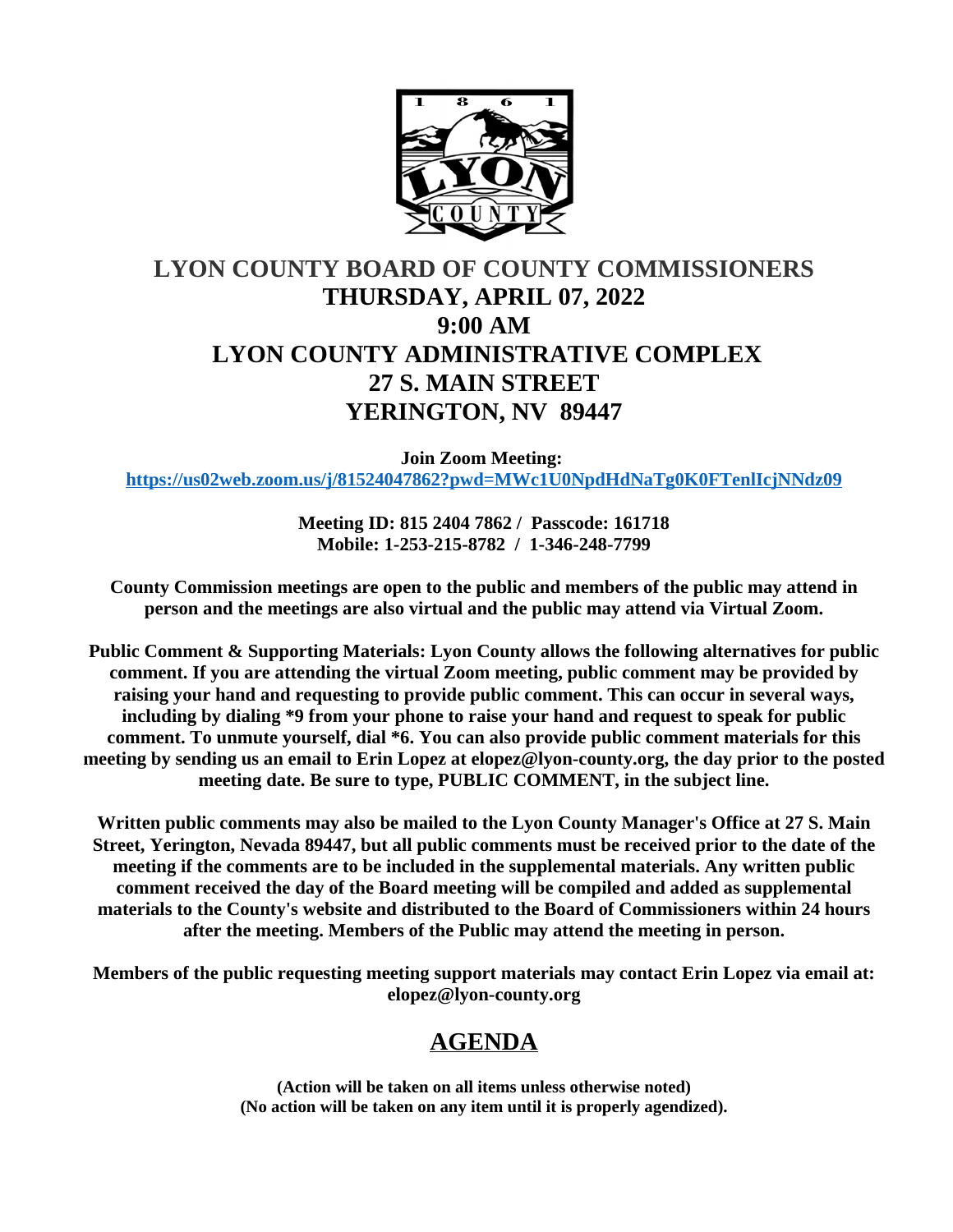**To avoid meeting disruptions, please place cell phones and beepers in the silent mode or turn them off during the meeting.**

**The Board reserves the right to take items in a different order to accomplish business in the most efficient manner. Items may be combined for consideration and items may be pulled or removed from the agenda at anytime.**

**Restrictions on comments by the general public: Any such restrictions must be reasonable and may restrict the time, place and manner of the comments, but may not restrict comments based upon viewpoint.**

 **BOARD OF COMMISSIONERS CONVENING AS OTHER BOARDS** - *Members of the Board of County Commissioners also serve as the Liquor Board, Central Lyon Vector Control District Board, Mason Valley Mosquito Abatement District Board, Walker River Weed Control District Board, Willowcreek General Improvement District Board, the Silver Springs General Improvement District Board, and during this meeting may convene as any of those boards as indicated on this or a separately posted agenda.*

## **NOTE: THIS MEETING MAY BREAK BETWEEN 11:30 - 1:30 FOR LUNCH**

**1. Roll Call**

**2. Invocation given by Betty Weiser of the United Methodist**

#### **3. Pledge of Allegiance**

**4. Public Participation (no action will be taken on any item until it is properly agendized)** - *It is anticipated that public participation will be held at this time, though it may be returned to at any time during the agenda. Citizens wishing to speak during public participation are asked to state their name for the record and will be limited to 3 minutes. The Board will conduct public comment after discussion of each agenda action item, but before the Board takes any action. Afterwards, please print your name at the Clerk's desk.*

### **5. For Possible Action: Review and adoption of agenda**

#### **6. Time Certain**

6.a. Time Certain at 9:30 AM: For Possible Action: Presentation and Proclamation declaring April 2022 as Child Abuse Prevention Month in Lyon County, Nevada. [- Child Abuse Prevention Month Proclamation 2022](https://legistarweb-production.s3.amazonaws.com/uploads/attachment/pdf/1304567/Lyon_County_Proclamation_2022__1_.pdf)

#### **7. Presentation of awards and/or recognition of accomplishments**

7.a. For Possible Action: Recognize Denise Johnson in the District Attorney's Office for her extra work and involvement in setting up and implementing the new case management system for the office.

#### **8. Commissioners/County Manager reports**

### **9. Elected Official's reports**

- 9.a. For Report Only: Canal Township Justice Court Statistics. [- January 2022 Statistics](https://legistarweb-production.s3.amazonaws.com/uploads/attachment/pdf/1287266/January_2022_Statistics.pdf) [- February 2022 Statistics](https://legistarweb-production.s3.amazonaws.com/uploads/attachment/pdf/1290025/February_LCBCC_Stats_Memo__2_.pdf)
- 9.b. For Report Only: Dayton Township Justice Court Statistics.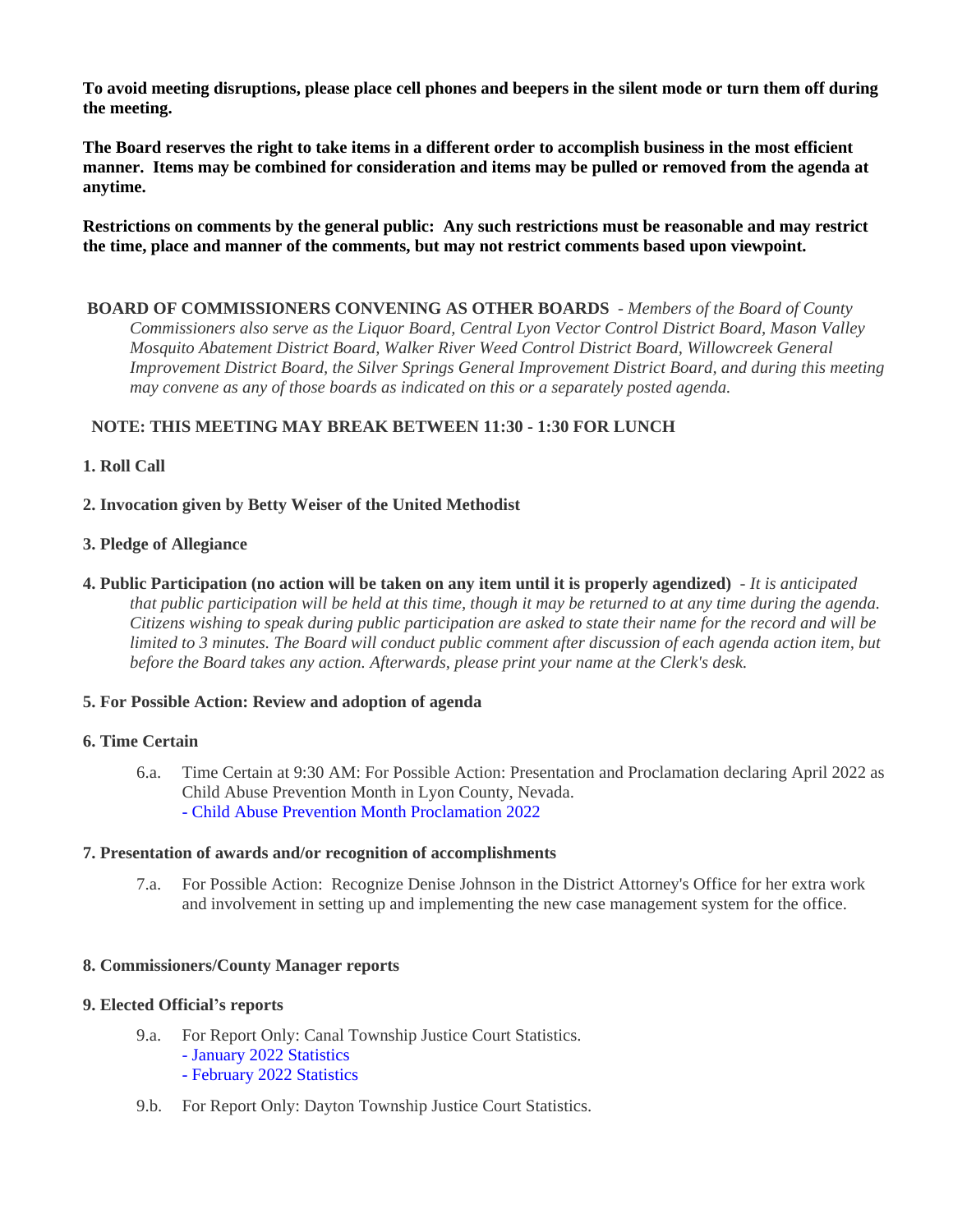#### [- Criminal and Civil Statistics February 2022](https://legistarweb-production.s3.amazonaws.com/uploads/attachment/pdf/1287277/CRIMINAL_AND_CIVIL_STATISTICS.pdf)

#### **10. Appointed Official's reports**

#### **11. Advisory Board reports**

 **CONSENT AGENDA (Action Will be Taken on All Items)** - *All matters listed under the consent agenda are considered routine, and may be acted upon by the Board of County Commissioners with one action, and without an extensive hearing. Any member of the Board or any citizen may request that an item be taken from the consent agenda, discussed, and acted upon separately during this meeting.*

#### **12. Assessor's Corrections**

12.a. For Possible Action: Approval of changes on Assessor's tax roll due to correction in assessments and review of tax roll changes. [- Unsecured Factual](https://legistarweb-production.s3.amazonaws.com/uploads/attachment/pdf/1293246/-Unsecured_Factual_4.7.22.pdf) 

#### **13. For Possible Action: Approve County Commission Minutes**

13.a. For Possible Action: Approve the March 17, 2022 minutes. [- March 17, 2022 Minutes](https://legistarweb-production.s3.amazonaws.com/uploads/attachment/pdf/1298283/03.17.22_final_minutes.pdf)

#### **14. Contracts**

- 14.a. For Possible Action: Approve the Yerington area landscape contract for the period of Mar 4, 2022 to November 30, 2022 in the amount of \$37,125.00 to Class Act Maintenance. [- Yerington Landscape 2022 Class Act](https://legistarweb-production.s3.amazonaws.com/uploads/attachment/pdf/1296079/Yerington_Landscape_2022_Class_Act.pdf)
- 14.b. For Possible Action: Approve an interlocal contract with a term of four years, beginning July 1, 2022, between the State of Nevada Department of Health and Human Services and the Third Judicial District Court to provide funding for a court master in an amount not to exceed \$103,001. [- 3rd Judicial District Court Master Contract](https://legistarweb-production.s3.amazonaws.com/uploads/attachment/pdf/1302487/3rd_Judicial_District_-_Contract_Revised_3.23.22.pdf)
- 14.c. For Possible Action: Approve a one year contract effective July 1, 2022 in the amount of \$12,970 with Justice AV Solutions for maintenance of the District Court audio and visual systems. [- District Court Maintenance Contract](https://legistarweb-production.s3.amazonaws.com/uploads/attachment/pdf/1302505/Classic_NV_Lyon_County_Third_District_7.22_to_6.23.pdf)

### **15. Grants**

- 15.a. For Possible Action: Accept FY2022 Federal Transit Administration (FTA) Certifications and Assurances in compliance with Nevada Department of Transportation grant funding. [- FFY22 FTA Certifications and Assurances with NDOT](https://legistarweb-production.s3.amazonaws.com/uploads/attachment/pdf/1300454/-FFY22_FTA_NDOT_Assurances.pdf)
- 15.b. For Possible Action: Accept grant award from Meals on Wheels Loves Pets for the Lyon County Happy Tails program in the amount of \$7,000 with no match. [- Pets Meals on Wheels Notice of Funding](https://legistarweb-production.s3.amazonaws.com/uploads/attachment/pdf/1300456/-Pets_Meals_on_Wheels_Notice_of_Funding.pdf)
- 15.c. For Possible Action: Approve Notice of Subaward from the City of Fernley in the amount of \$62,280.00 for the American Rescue Plan Act Funding. [- Fernley ARPA Notice of Subaward](https://legistarweb-production.s3.amazonaws.com/uploads/attachment/pdf/1300457/-Fernley_ARPA_Notice_of_Subaward.pdf)

#### **16. Other Consent Items**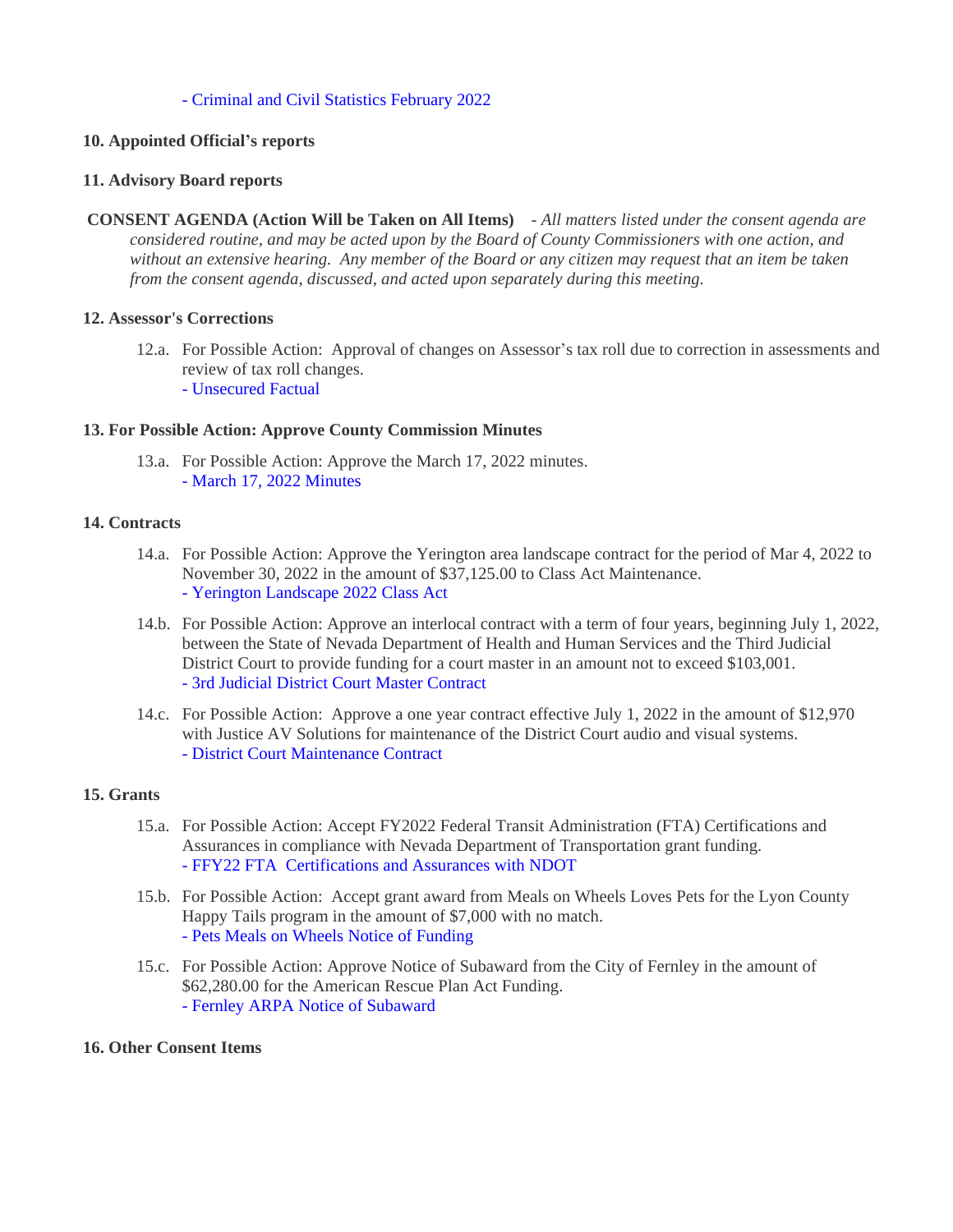- 16.a. For Possible Action: Approve Memorandum of Understanding with Lyon County School District regarding School Resource Officer Program. For the period of July 1, 2022 through June 30, 2023. The Lyon County School District will reimburse Lyon County quarterly for the actual wages and benefits of each Category 1 Nevada Peace Officer trained deputy Sheriff up to \$360,000.00 for FY23. [- MOU with Lyon County School District FY23](https://legistarweb-production.s3.amazonaws.com/uploads/attachment/pdf/1301273/Mou_FY_2023.pdf)
- 16.b. For Possible Action: Review and accept claims and financial reports.
	- [Cash Report 3-15-22](https://legistarweb-production.s3.amazonaws.com/uploads/attachment/pdf/1290897/Cash_Report_3-15-22.pdf)
	- [Claims Report 3-1-22 to 3-15-22](https://legistarweb-production.s3.amazonaws.com/uploads/attachment/pdf/1290898/Claims_Report_3-1-22_to_3-15-22.pdf)
- 16.c. For Possible Action: Review and accept travel claims. [- Travel Report 3-1-22 to 3-15-22](https://legistarweb-production.s3.amazonaws.com/uploads/attachment/pdf/1290902/Travel_Report_3-1-22_to_3-15-22.pdf)

### **\*\*END OF CONSENT AGENDA\*\***

## **PLANNING CONSENT ITEMS** - *(ACTION WILL BE TAKEN ON ALL ITEMS)*

### **17. Planning Consent Items**

17.a. For Possible Action: Approval of the Final Subdivision Map for TRADITIONS, VILLAGE 1, PHASE 1, located in Dayton, NV (APN 016-406-09), not including road rights-of-way which have been offered for dedication and will not be accepted by the County until at least 90% of the lots within the respective unit have been developed, the improvements are inspected and approved by the County, and the County accepts the improvements for maintenance. [- Staff Report](https://legistarweb-production.s3.amazonaws.com/uploads/attachment/pdf/1312858/4.7.2022_BOCC_FINAL_MAP_AGENDA_SUBMITTAL_PACKAGE.pdf)

## **\*\*END OF PLANNING CONSENT ITEMS APPLICATIONS\*\***

### **PUBLIC HEARING ON PLANNING ITEMS** - *(ACTION WILL BE TAKEN ON ALL ITEMS)*

### **18. Planning**

- 18.a. For Possible Action: SV Farms LLC/Smith Valley Dairy/Dirk Vlot Conditional Use Permit Request for a Conditional Use Permit on an approximately 80.0 acre parcel to allow for a manufactured home to be used for farm labor housing per LCC 15.351.3 (E) within the RR-5 (Fifth Rural Residential – 20 acre minimum) zoning district located at 134 Burke Drive, Smith Valley, NV (APN 010-151-15) PLZ-2022-124. [- Staff Report](https://legistarweb-production.s3.amazonaws.com/uploads/attachment/pdf/1312119/Smith_Valley_Dairy_BOCC_04.07.22_Agenda_and_Backup.pdf)
- 18.b. For Possible Action: North Lyon LLC/NV Energy/PAR Electrical Contractors Conditional Use Permit – Request for a Conditional Use Permit on an approximately 3.83 acre lease site located within a 7,323.0 acre parcel to allow for a new wireless telecommunications facility with a tower exceeding 100 feet in height (145 feet with the capability of rising to 190 feet in height) within the RR-5 (Fifth Rural Residential – 20 acre minimum) zoning district generally located northeast of State Route 439 (USA Parkway), Fernley, NV (APN 021-411-03) PLZ-2021-115. [- Staff Report](https://legistarweb-production.s3.amazonaws.com/uploads/attachment/pdf/1284025/NV_Energy_Eagel_WCF_BOC_04.07.2022_Staff_Report_and_Backup.pdf)
- 18.c. For Possible Action: Lyon County Master Plan Amendment Request for a Master Plan Amendment to change the land use designation on Dayton land use map from Suburban Residential to Public/Quasi-Public for three (3) parcels totaling approximately 102.71 acres generally located 600 Dayton Valley Road (APNs 016-351-16; 016-351-17; and 016-361-60) PLZ-2021-104. [- Staff Report](https://legistarweb-production.s3.amazonaws.com/uploads/attachment/pdf/1284057/Lyon_County_Mira_Vida-_Master_Plan_Amendment_BOC_04.08.2022_Staff_and_Staff_Report.pdf)
- 18.d. For Possible Action: Vidler Water Company, Inc. River Ranch Merger & Re-subdivision/Tentative Subdivision Map – CONTINUED FROM MARCH 3, 2022-Request for a merger & re-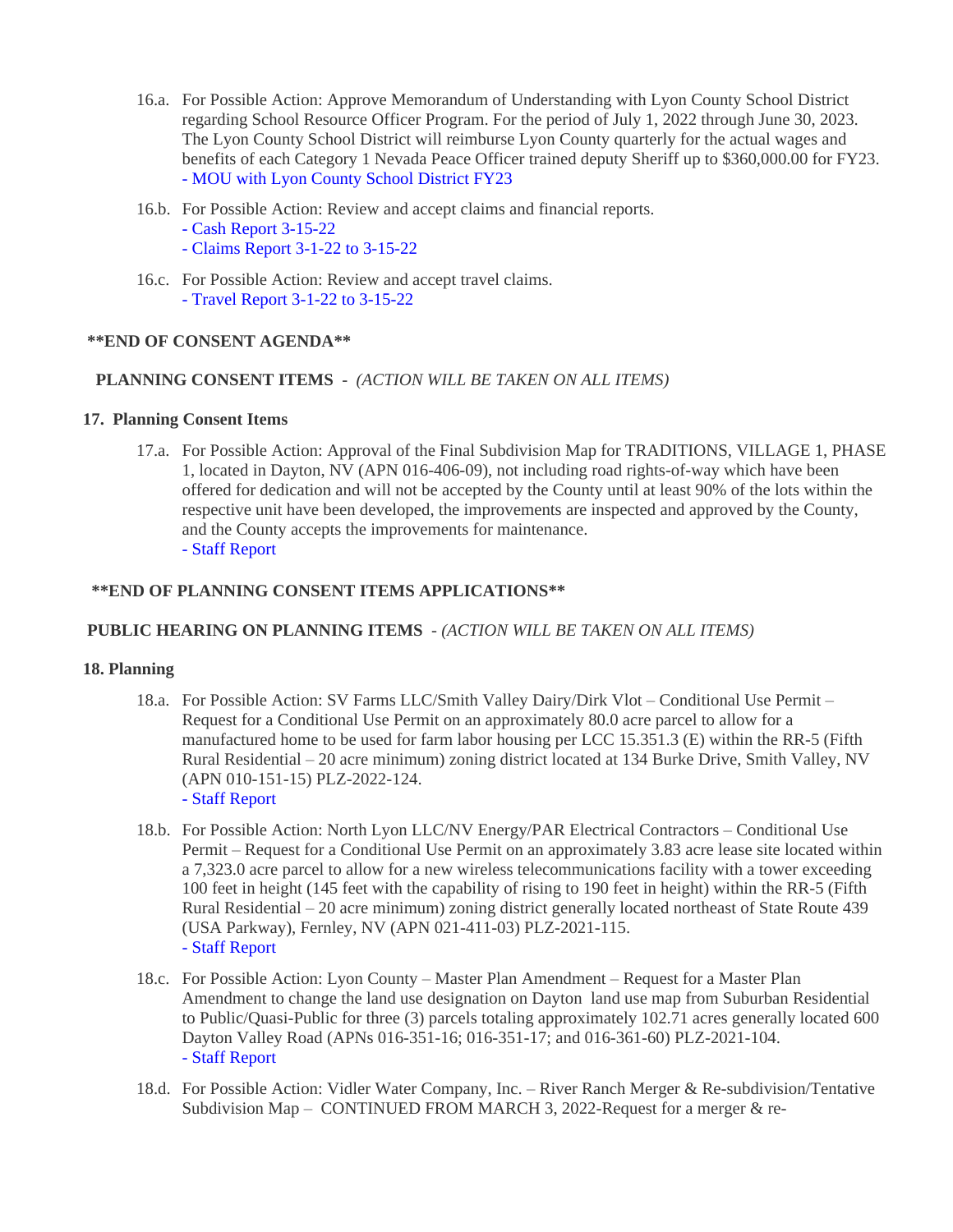subdivision/tentative subdivision map for three parcels totaling 166.87 acres to create a 49-lot single family residential development on approximately 62.8 acres with remainder Parcel A (approximately 20.9 acres) and Remainder Parcel B (approximately 83.1 acres) within the RR-1 (First Rural Residential – 1 acre minimum) zoning district generally located between Comstock Road and Sutro Road south of the Carson River, Dayton, NV (APN 016-022-19; 016-022-31; and 016-022-32) PLZ-2021-116.

[- Staff Report](https://legistarweb-production.s3.amazonaws.com/uploads/attachment/pdf/1312077/River_Ranch_Tentative_SUB_Map_BOCC_04.07.2022__Staff_Report_and_Backup-2_03.31.2022.pdf)

#### **\*\*END OF PLANNING APPLICATIONS\*\***

#### **REGULAR AGENDA** - *(Action will be taken on all items unless otherwise noted)*

#### **19. Board Appointments and Resignations**

- 19.a. For Possible Action: Appoint a chairman for the first meeting of the Stagecoach Advisory Board.
- 19.b. For Possible Action: Appoint up to one (1) member to the Smith Valley Advisory Board, with a term expiring December 31, 2023.
	- [Thomas Renner, Application](https://legistarweb-production.s3.amazonaws.com/uploads/attachment/pdf/1292041/Thomas_Renner__Application.pdf)
	- [Michael Palmer, Application](https://legistarweb-production.s3.amazonaws.com/uploads/attachment/pdf/1292052/Michael_Palmer_Application.pdf)
- 19.c. For Possible Action: Appoint Susan Cottingham to the South Lyon County Hospital District, with a term expiring December 31, 2022 [- Letter of Support](https://legistarweb-production.s3.amazonaws.com/uploads/attachment/pdf/1304619/SLHD_Appt_Susan_Cottingham.pdf)

#### **20. County Manager**

- 20.a. For Possible Action: To discuss and provide direction to the County Manager in regards to developing a Bill Draft Resolution (BDR) for the 2023 Legislature, which may include: discussion on possible topics for a BDR; direction to staff to research and come back with information related to a possible BDR; and input from the public on possible topics for a BDR. The Board may direct staff to prepare a resolution and bring back to the Board for further consideration.
- 20.b. For Possible Action: Authorize and select County Commissioners to attend the NACO Western Interstate Region Conference in Anchorage, AK for an approximate cost of \$2,000.00/Person. (Requested by Commissioner Henderson)

#### **21. Human Resources**

21.a. For Possible Action: Eliminate two part-time Transportation Specialist positions (.5 FTE and .625 FTE), and in their place create one .875 FTE Transportation Specialist position.

#### **22. Roads**

22.a. For Possible Action: Request the County Manager and staff to enhance the safety of the Pete Henrichs Road and North Bybee Lane by installing additional stop signs and warning signs to make the intersection a four way stop (Requested by Commissioner Hockaday) [- Staff Backup Material](https://legistarweb-production.s3.amazonaws.com/uploads/attachment/pdf/1310089/MUTCD_Stop_Sign_Warrents.pdf)

## **23. Utilities**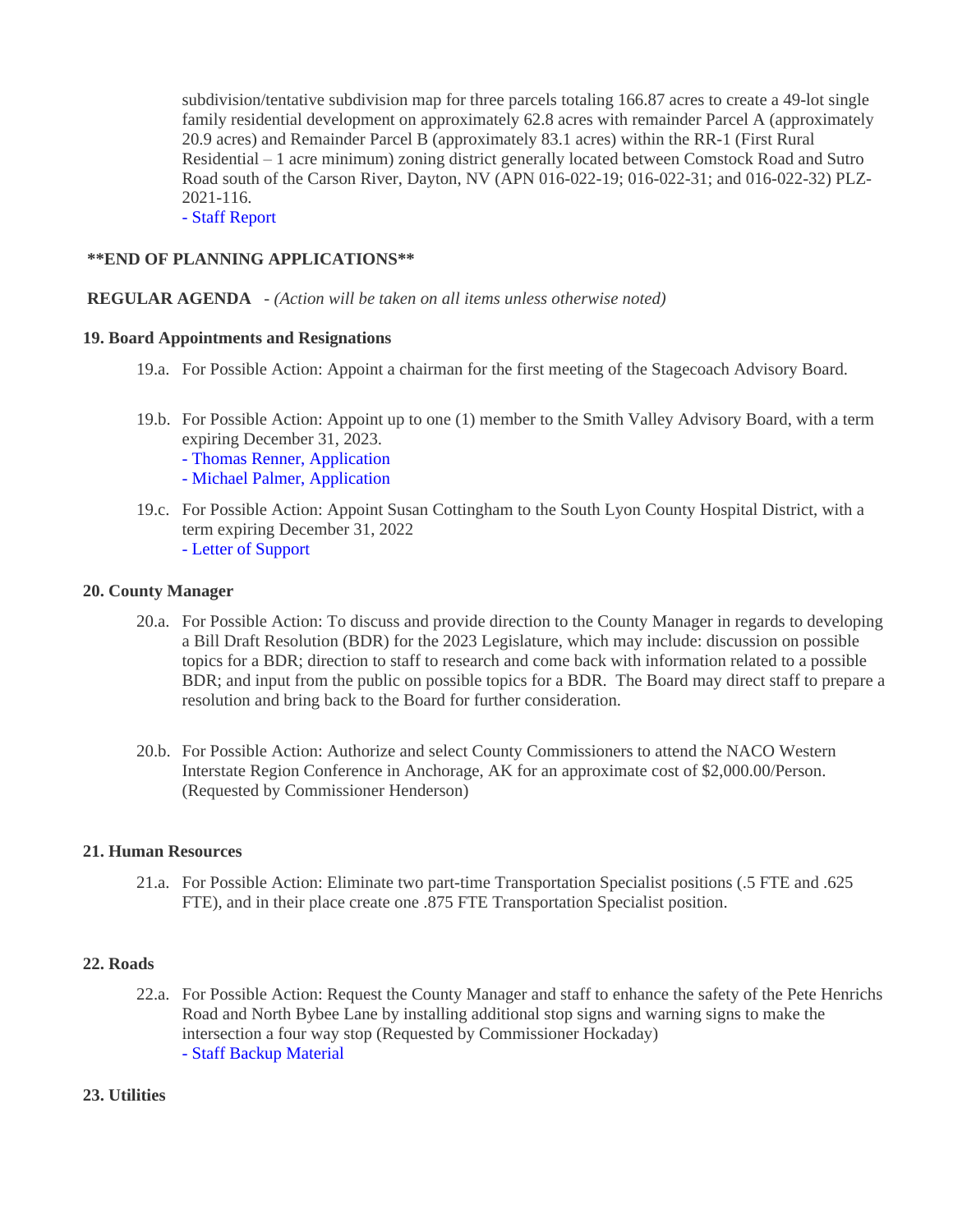23.a. For Possible Action: Discussion about effluent user fees for the Dayton Valley Golf Course, a request from Tour Specs Golf Course Management to waive the user fees for five (5) additional years, and direction to staff to bring back a modified Agreement for the Sale of Treated Effluent (David Bruketta).

[- Presentation](https://legistarweb-production.s3.amazonaws.com/uploads/attachment/pdf/1297229/Effluent_User_Fee_Presentation.pdf)

### **ADJOURN TO RECONVENE AS MASON VALLEY MOSQUITO ABATEMENT DISTRICT BOARD**

**24. Public Participation (no action will be taken on any item until it is properly agendized)** - *It is anticipated that public participation will be held at this time, though it may be returned to at any time during the agenda. Citizens wishing to speak during public participation are asked to state their name for the record and will be limited to 3 minutes. The Board will conduct public comment after discussion of each agenda action item, but before the Board takes any action.*

## **25. For Possible Action: Review and Accept District Manager's Report and Minutes**

- 25.a. For Possible Action: Review and accept the February 9, 2022 District Manager's report and minutes. [- Report & Minutes](https://legistarweb-production.s3.amazonaws.com/uploads/attachment/pdf/1298989/MVMAD_FEB_MIN_and_Report_22_0001.pdf)
- **26. Public Participation (no action will be taken on any item until it is properly agendized)** *It is anticipated that public participation will be held at this time, though it may be returned to at any time during the agenda. Citizens wishing to speak during public participation are asked to state their name for the record and will be limited to 3 minutes. The Board will conduct public comment after discussion of each agenda action item, but before the Board takes any action.*

## **ADJOURN TO RECONVENE AS THE LYON COUNTY BOARD OF COMMISSIONERS**

### **27. Agenda Requests**

### **28. Commissioner Comments**

- **29. Closed Session pursuant to NRS 241.015(3)(b)(2)** *To receive information from the District Attorney or counsel regarding potential or existing litigation involving a matter over which the Board has supervision, control, jurisdiction or advisory power, and to deliberate toward a decision on the matter, and pursuant to NRS 288.220, to receive a report on the status of ongoing labor negotiations; and direct staff accordingly.*
- **30. Public Participation (no action will be taken on any item until it is properly agendized)** *It is anticipated that public participation will be held at this time, though it may be returned to at any time during the agenda. Citizens wishing to speak during public participation are asked to state their name for the record and will be*  limited to 3 minutes. The Board will conduct public comment after discussion of each agenda action item, but *before the Board takes any action.*

### **31. Adjourn**

**This agenda has been posted in accordance with the open meeting law at the Lyon County Administrative Complex.**

Lyon County recognizes the needs and civil rights of all persons regardless of age, race, color, religion, sex, **handicap, family status, or national origin. In accordance with Federal civil rights law and U.S. Department of Agriculture (USDA) civil rights regulations and policies, the USDA, its agencies, offices, and employees, and institutions participating in or administering USDA programs are prohibited from discriminating based on race, color, national origin, religion, sex, gender identity (including gender expression), sexual orientation,**